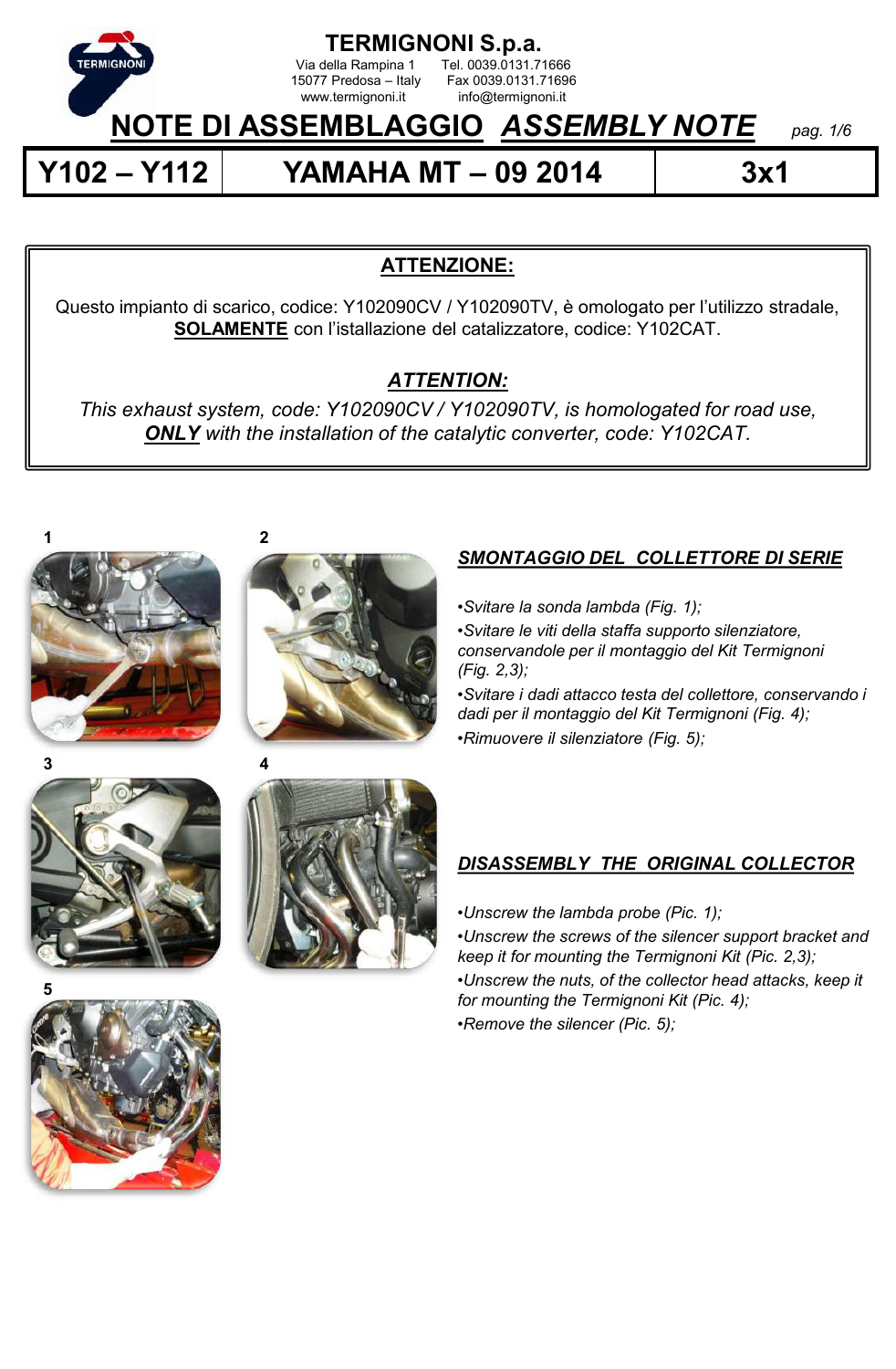

#### **Le istruzioni riportate in questa pagina sono da seguire solo per modello Tracer**







**D**















#### *ATTENZIONE!!!*

#### *PER IL MONTAGGIO DEL KIT TERMIGNONI SULLA VERSIONE 'TRACER' OCCORRE RIMUOVERE IL CAVALLETTO CENTRALE*

•*Svitare i due bulloni supporto cavalletto centrale, sul lato destro e sinistro della moto (Fig. A,B);* •*Rimuovere il cavalletto centrale di serie (Fig. C);* •*Svitare le tre viti di sostegno staffa supporto cavalletto centrale (Fig. D,E,F,G);*

•*Rimuovere la staffa (Fig. H);*

•*Posizionare il distanziale in alluminio tra il telaio e la pedana. Serrare con le viti di serie (Fig. I,J,K);* •*Posizionare l'altro distanziale in alluminio sulle viti sporgenti, lato destro e sinistro della moto. Serrare con i dadi di serie (Fig. L,M).*

#### *CAUTION!!! TO ASSEMBLE THE TERMIGNONI KIT ON THE "TRACER" VERSION YOU MUST REMOVE THE CENTRAL STAND*

•*Unscrew the two bolts support central stand, on the left and right side of the bike (Pic. A,B);*

•*Remove the original central stand (Pic. C);*

•*Unscrew the three screws that support the bracket support central stand (Pic. D,E,F,G);*

•*Remove the bracket (Pic. H);*

•*Place the aluminum spacer between the frame and the foot pegs. Tighten the original screws (Pic. I,J,K);*

•*Place the other aluminum spacer on the protruding screws, left and right side of the bike. Tighten the original nuts (Pic. L,M).*





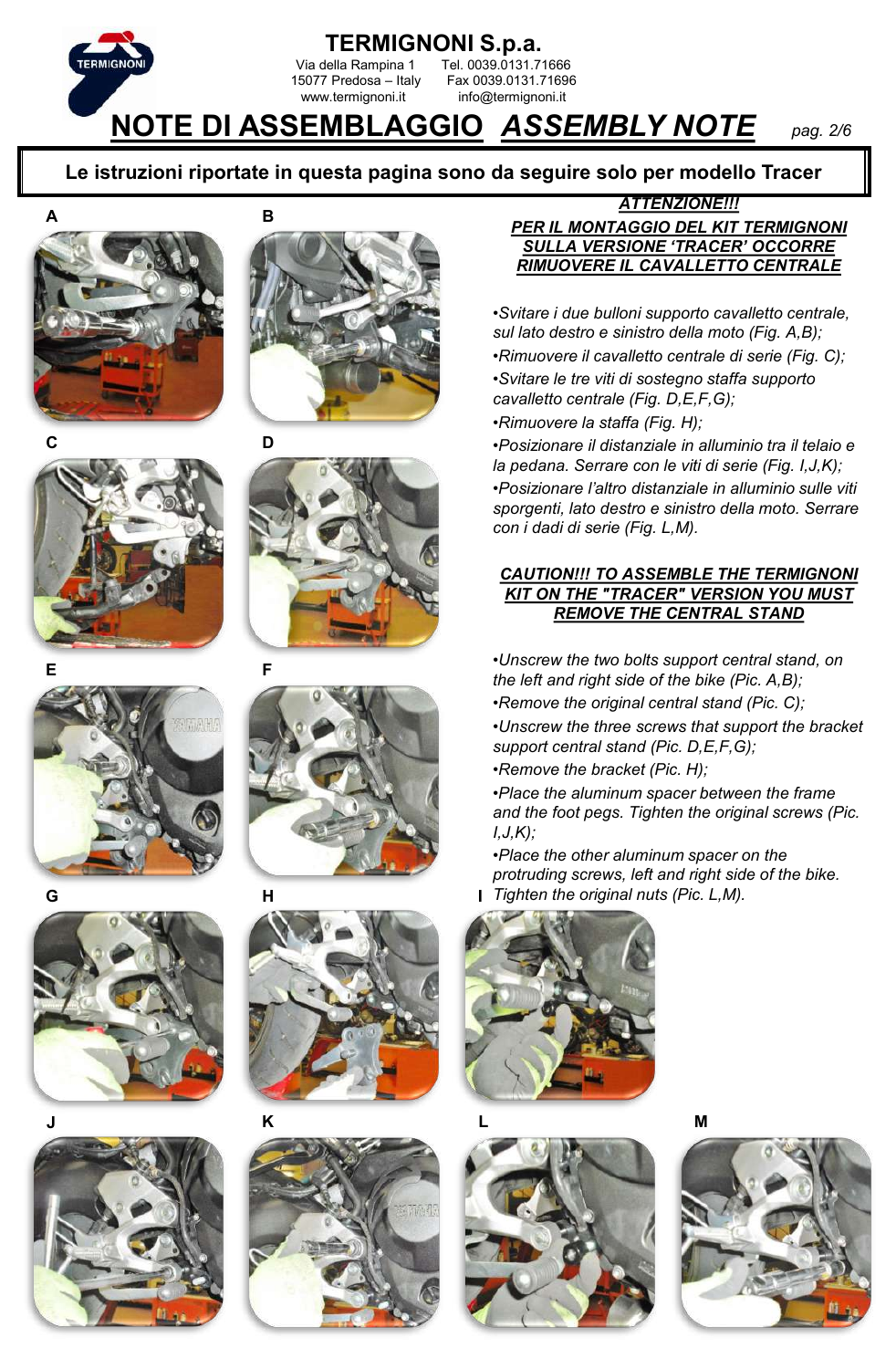

**Y102 – Y112 YAMAHA MT – 09 2014 3x1**























## *MONTAGGIO DEL KIT TERMIGNONI*

•*Alloggiare boccola e ghiera della curva n°1 nell'apposita sede, fissandola con i dadi originali senza serrare (Fig. 6);*

•*Ripetere l'operazione per curva n°2 e curva n°3 (Fig. 7,8);*

•*Assicurarsi di posizionare le curve in modo corretto, evitando il contatto con la coppa dell'olio (Fig. 9);*

•*Una volta posizionate correttamente le 3 curve, innestare il corpo centrale al collettore (Fig. 10);*

•*Inserire la gomma alla molla (Fig. 11,12);*

•*Fissare il tutto agganciando le molle lunghe con gommino, usando il tira-molla, in dotazione (Fig. 13,14,15);*

### *MOUNTING THE TERMIGNONI KIT*

•*Place the bushing and flange of the curve number 1 in the special seat, fix them with the original nuts, without tightening (Pic. 6);*

- •*Repeat operation for curve number 2 and curve number 3 (Pic. 7,8);*
- •*Be sure to place the curves correctly, avoiding contact with the oil pan (Pic. 9);*

•*Once positioned correctly the 3 curves, insert the central body into the collector (Pic. 10);*

•*Insert the rubber in the spring (Pic. 11,12);*

•*Fix all with the long springs with rubber, using the pulls spring in the pack (Pic. 13,14,15);*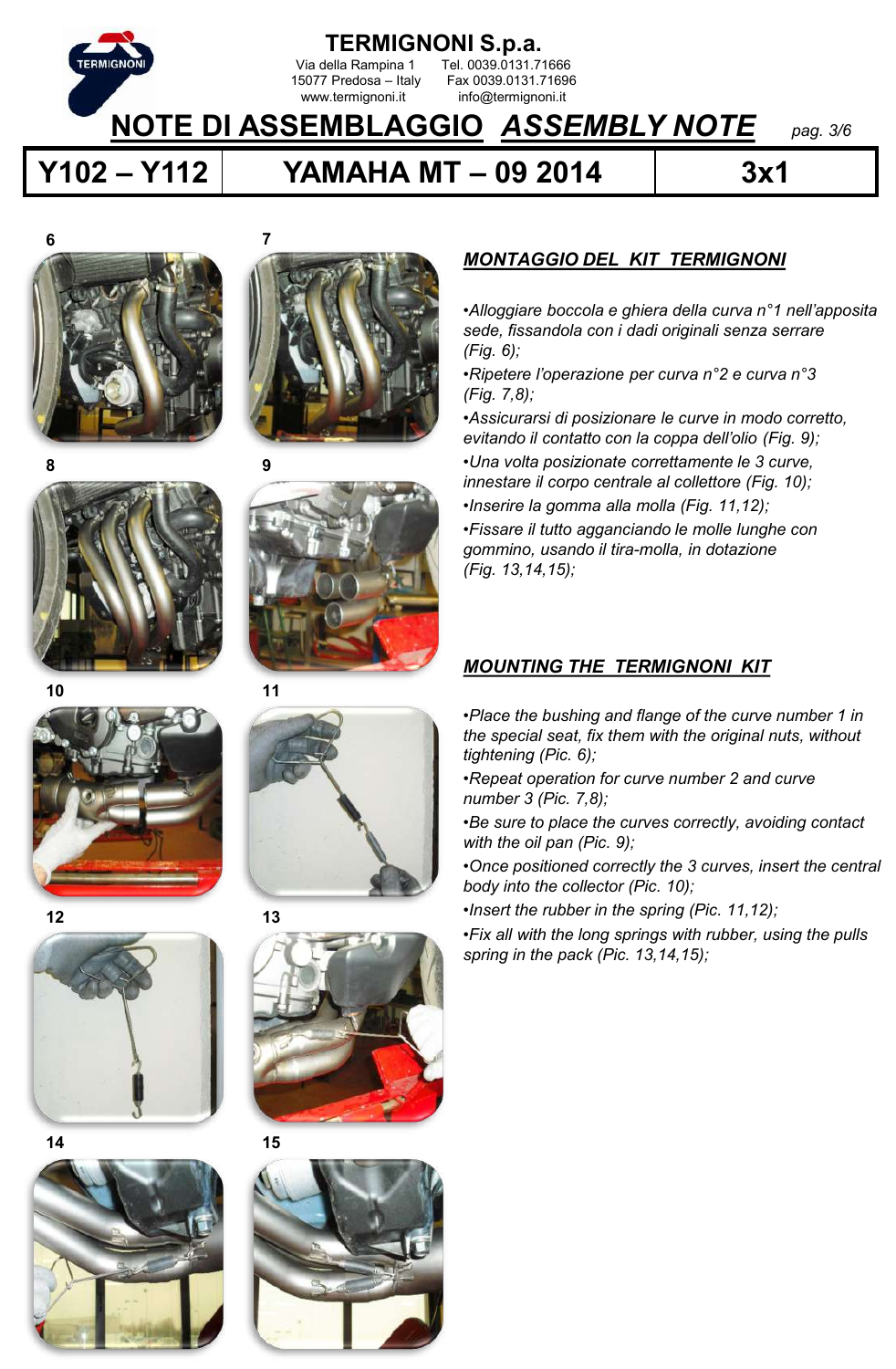

**Y102 – Y112 YAMAHA MT – 09 2014 3x1**

**17**

**16**





**19**





**21**













## *MONTAGGIO DEL KIT TERMIGNONI*

•*Posizionare la staffa supporto silenziatore e fissarla al telaio con la vite di serie M8x35, rondella 8x24 (in dotazione) e il dado autobloccante M8 (in dotazione) (Fig. 16,17,18,19,20);*

•*Innestare il silenziatore al corpo centrale e agganciarli tramite la molla lunga con gommino (Fig. 21,22);*

•*Posizionare la molletta filettata M8 sulla staffa supporto silenziatore (Fig. 23);*

•*Montare i gommini sulla fascetta supporto silenziatore (Fig. 24);*

### *MOUNTING THE TERMIGNONI KIT*

•*Position the silencer support bracket and fix them to the frame with the original screw M8x35, washer 8x24 (in the pack) and with the nut self-locking M8 (in the pack) (Pic. 16,17,18,19);*

•*Insert the silencer into the central body and fix them with the long springs with rubber (Pic. 21,22);*

•*Position the clip M8 on the silencer support bracket (Pic. 23);*

•*Mount the rubber into the silencer ring holder (Pic. 24);*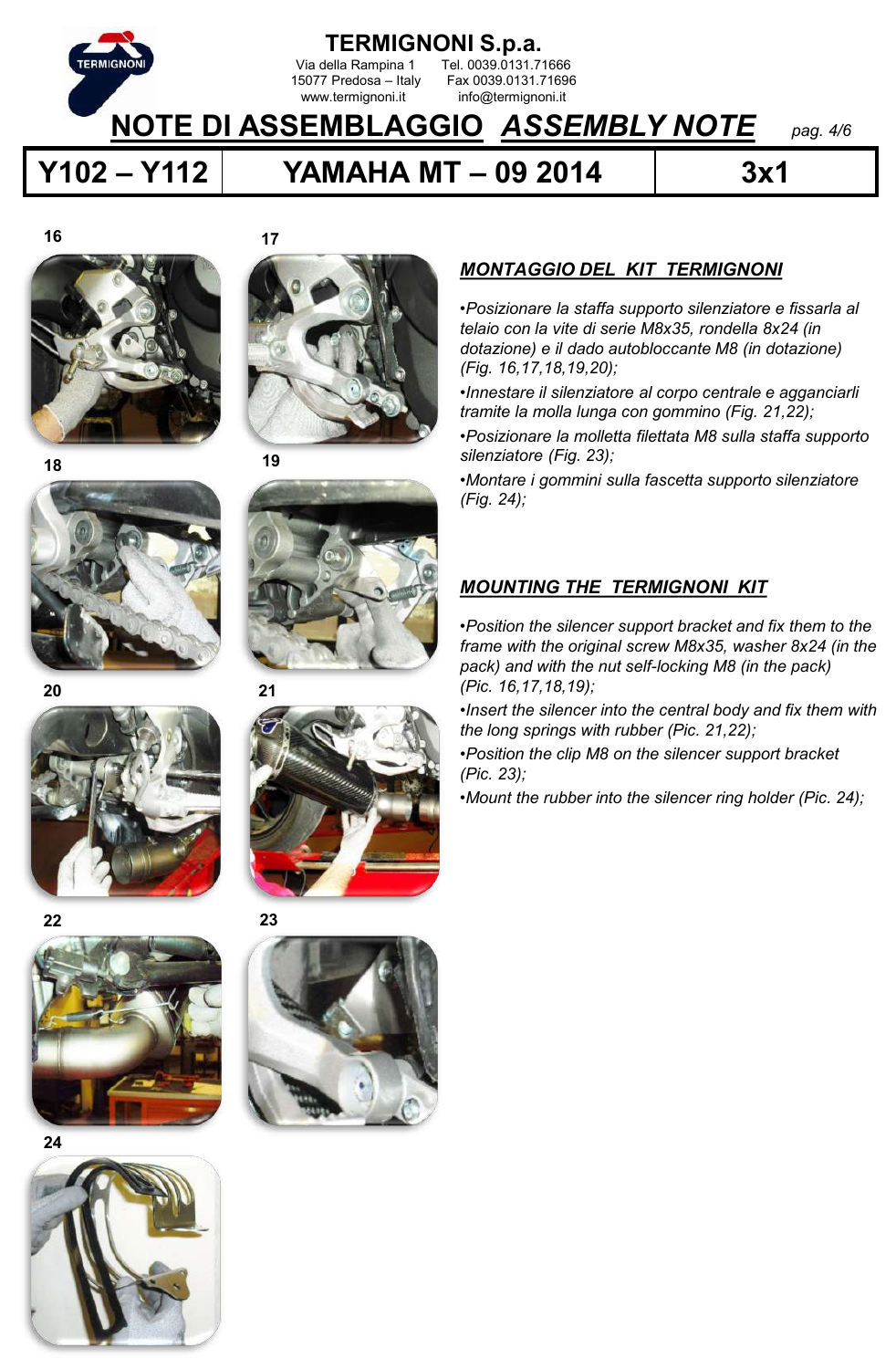

**Y102 – Y112 YAMAHA MT – 09 2014 3x1**

**25**





**28**

**26**





**30**



•*Alloggiare la fascetta supporto sul silenziatore e fissarla alla staffa, usando la vite M8x20, in dotazione, e la rondella 8x16, senza serrare (Fig. 25);*

•*Imboccare le viti a testa bombata M5x10 nella fascetta ed avvitarle ai dadi autobloccanti M5, in dotazione, senza serrare (Fig. 26,27,28);*

•*Serrare tutte le viti, iniziando dalla vite fascetta supporto silenziatore, procedendo fino ai dadi degli attacchi testa (Fig. 29,30);* 

•*Avvitare la sonda lambda, serrandola per bene (Fig. 31);*

### *MOUNTING THE TERMIGNONI KIT*

•*Enter the ring holder onto the silencer and fix them to the support bracket, using the screw M8x20, in the pack, and washer 8x16, without tightening (Pic. 25);*

•*Insert the pan head screws M5x10 in the silencer ring holder and screw it with the self-locking nuts M5 in the pack (Pic. 26,27,28);*

•*Tighten all the screws, starting from the one of the silencer ring holder, proceeding to the nuts of attacks head (Pic. 29,30);* 

•*Screw the lambda probe, tightening it (Pic. 31);*







**31**

**29**